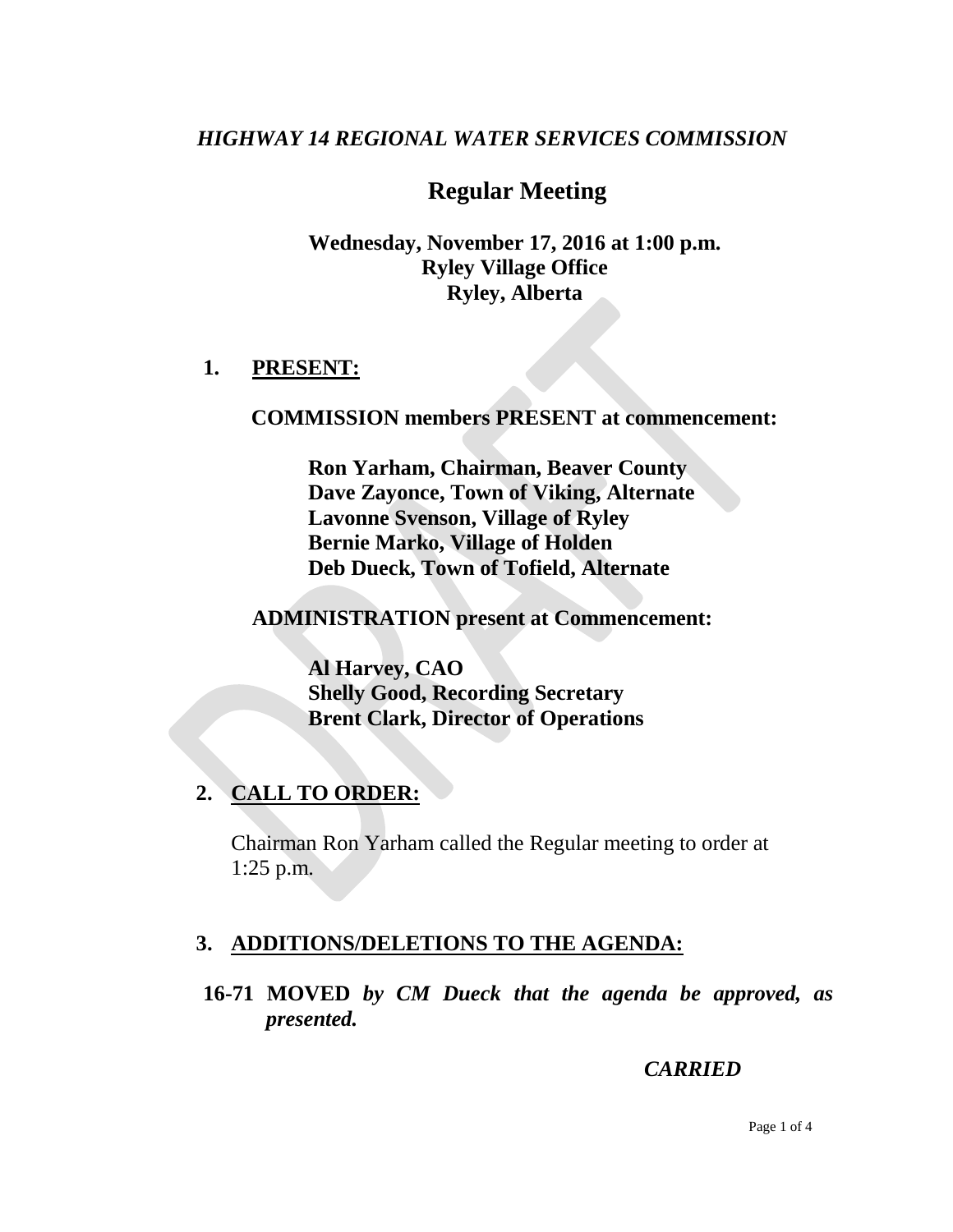*Minutes November 17, 2016 Pg 2.*

### **4. MINUTES:**

4.1 Minutes of the Highway 14 Regional Water Services Commission Regular Meeting held September 15, 2016.

**16-72 MOVED** *by CM Svenson to approve the minutes of the Regular Meeting held September 15, 2016.*

## *CARRIED*

### **5. FINANCIALS:**

5.1 Monthly Bank Reconciliation Statement –October 31, 2016.

## **16-73 MOVED** *by CM Marko to approve the monthly bank reconciliation ending October 31, 2016.*

## *CARRIED*

5.2 Budget Report for the Month Ending October 31, 2016.

# **16-74 MOVED** *by CM Marko to accept the Budget Report for the month ending October 31, 2016.*

## *CARRIED*

## **6. UNFINISHED BUSINESS:**

- 6.1 System Evaluation
- **16-75 MOVED** *by CM Zayonce that the Highway 14 Regional Water Services Commission retains DGE Civil Engineering to complete a plan to meet the regulated water storage requirements for Highway 14 Regional Water Services customers over a 25-year growth horizon by strategically placing in-line reservoirs along the transmission line. The project to be completed as per the submission of 2016-11-04.*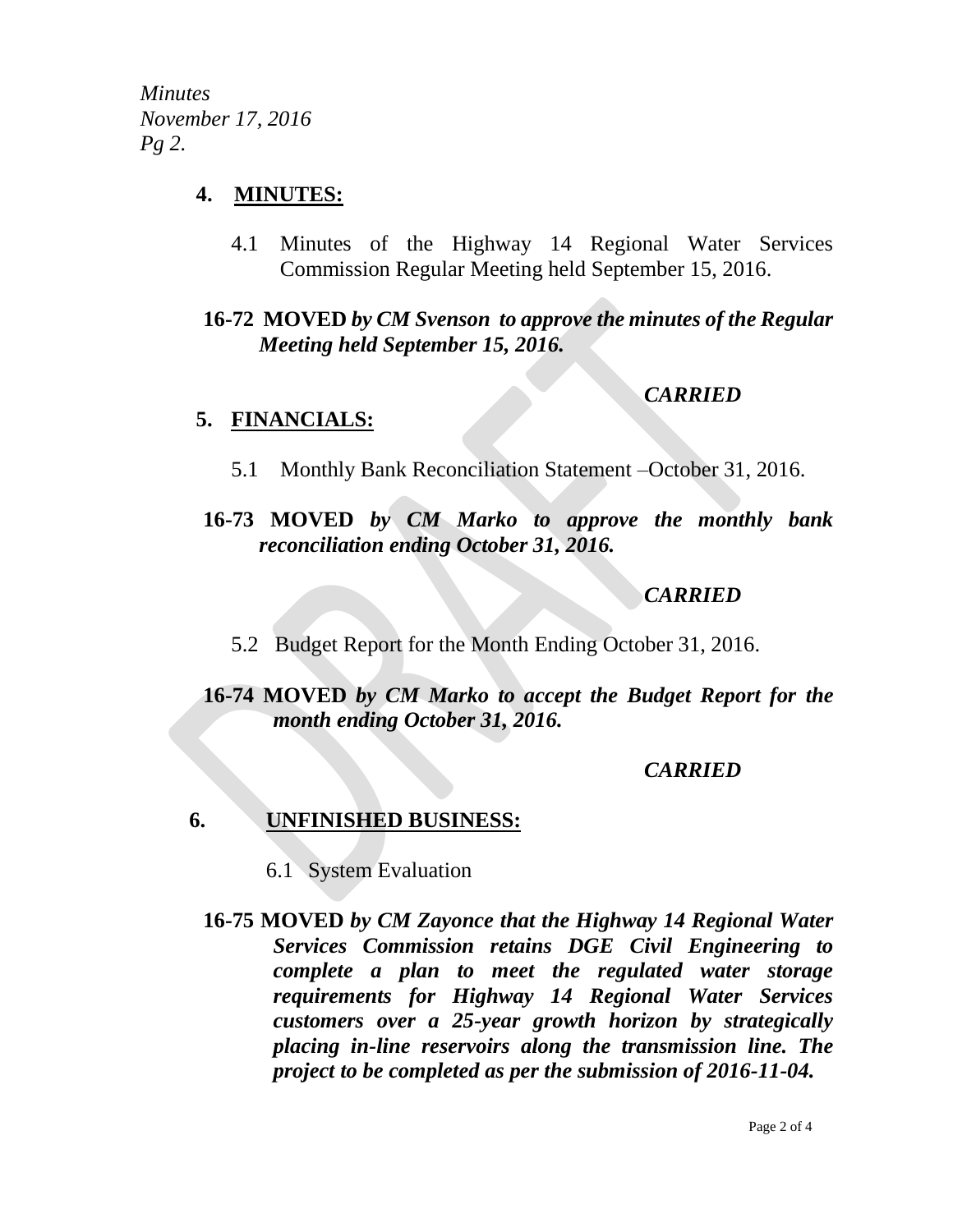*Minutes November 17, 2016 Pg 4*

*This proposal is as per the CAO work plan adopted by the Commission. The intent is to use the results and recommendations as the basis for grant funding within the Water for Life Program.*

*The Highway 14 Regional Water Services Commission accepts the proposal as submitted and directs administration to sign the agreement.*

*CARRIED*

#### **7. NEW BUSINESS:**

7.1 Draft 2017 Budget

### **16-76 MOVED** *by CM Zayonce to accept the Interim Budget.*

## *CARRIED*

The Commission recommend the CAO review remuneration on staffing.

**16-77 MOVED** *by CM Marko to review remuneration on staffing.*

### *CARRIED*

7.2 Water Supply for Equity Industrial Park

**16-78MOVED by** *CM Dueck that the Highway 14 Regional Water Services Commission provides a copy of the DGE Water Supply for Equity Industrial Park 2016-11-07 to Beaver County with an invitation to retain them to complete the requested study with a requirement that one copy of the final report be forwarded to the Commission for its records, and proceed subject to sharing the cost of the work 50/50 with Beaver County.*

## *CARRIED*

*CM Zayonce left 2:50 p.m. CM Zayonce returned at 2:55 p.m.*